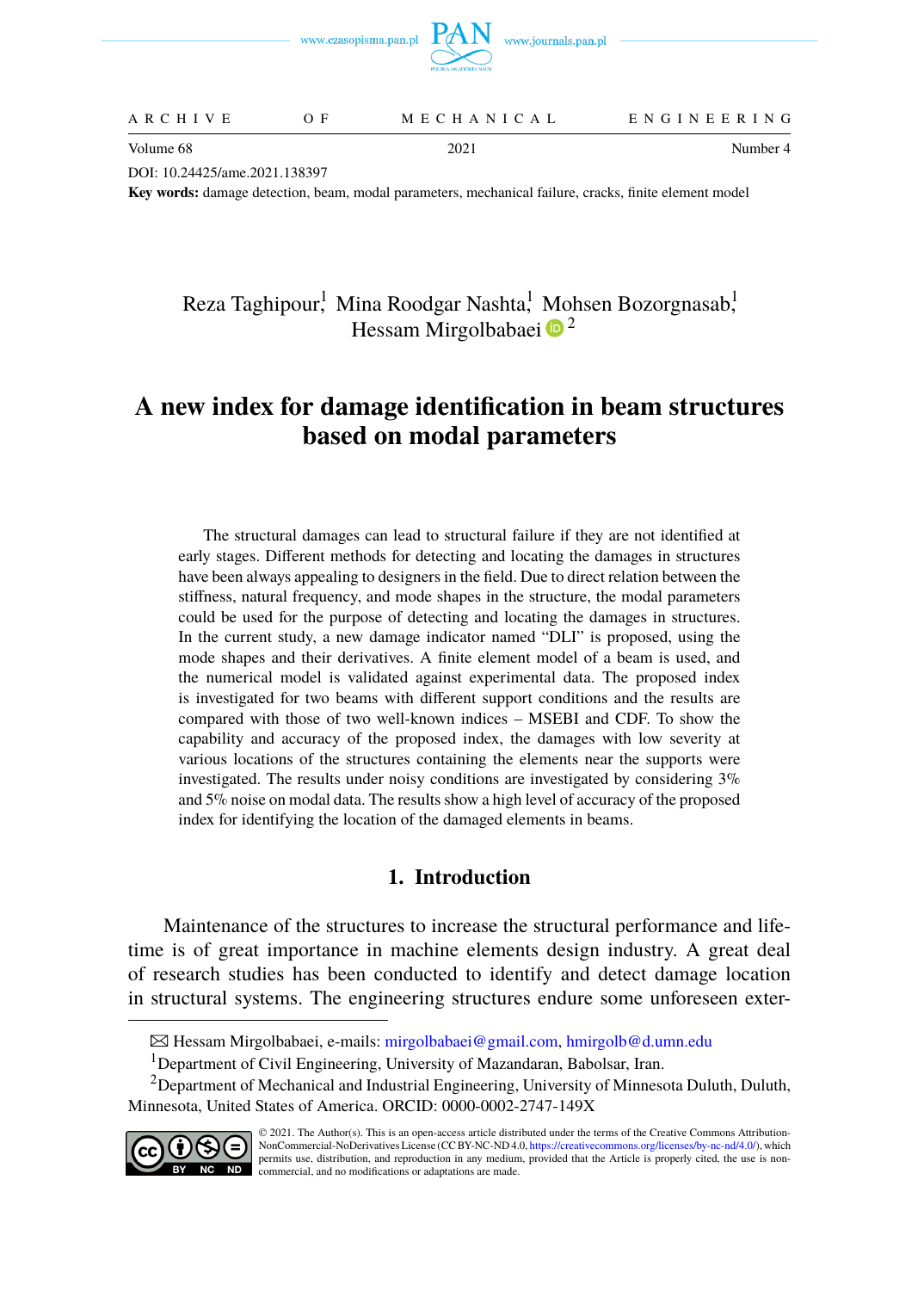

nal loads during their lifetime; they are likely to be exposed to damages and catastrophic failure. To this end, structural health monitoring (SHM) has been an important field to study different methods for identification and localization of the structural damages. These methods can be classified into i) time domain, and ii) frequency domain approaches. The time-domain approach has been proposed to detect the damages based on changes in displacement, accelerations, or strains. The changes in natural frequency [\[1\]](#page-17-0), mode shapes, power spectral density  $[2]$ , or mode shape curvatures  $[3-6]$  $[3-6]$  are used as parameters for identification of damages in frequency-domain approaches. Most well-known methods are based on frequency and modal data, which are relatively easy to measure in real structures. Because of direct relationship between modal parameters (e.g., natural frequency and mode shape) and stiffness of the structures, any changes in the stiffness lead to changes in the modal frequencies and shapes. Fayyah et al. [\[7\]](#page-18-3) proposed an index based on the combined effect of both natural frequencies and mode shapes when a change in stiffness of the structural element occurs for detecting the damage severity in structural elements. Their proposed index compared the factor of reduction in stiffness according to reduction in natural frequencies and the factor of reduction in stiffness according to the change in mode shape. Tomaszewska and Szafrański [\[8\]](#page-18-4) focused on applicability of two modal identification techniques; peak picking based on correlation analysis for ambient vibrations and eigensystem realization algorithm formulated for free-decay vibrations investigation. The techniques were evaluated on masonry tower and steel railway bridge. Hasni et al. [\[9\]](#page-18-5) conducted an artificial intelligence approach for the detection of distortion- induced fatigue cracking of steel bridge girders based on the data provided by self-powered wireless sensors. In their study, the sensors had series of memory gates that cumulatively recorded the duration of the applied strain. They characterized the output from the sensors by Gaussian cumulative density function. They concluded that their models had acceptable detection performance, specifically for cracks larger than 10 mm. Ciambella and Vestroni [\[10\]](#page-18-6) studied the localization of stiffness variation in damaged beams through modal curvatures by applying a perturbative solution of the Euler–Bernoulli equation. Donskoy and Liu [\[11\]](#page-18-7) proposed and investigated a baseline-free Vibro-Acoustic Modulation damage detection approach that does not require the monitoring of relative Modulation Index change. Farrar et al. [\[12\]](#page-18-8) adopted a statistical approach in their process of vibration- based damage detection and applied it to a large-scale laboratory structure. They showed that changes in frequency would not yield any information about the location of damage, though they detect the presence of damage. Owolabi et al. [\[13\]](#page-18-9) experimentally investigated damage detection in beams by measuring changes in the first three natural frequencies and the corresponding acceleration frequency response function. Fayyadh and Razak [\[14\]](#page-18-10) proposed a new damage index based on a combination of mode shape vector and its derivatives. Efficiency of the index was examined by comparing it with COMAC for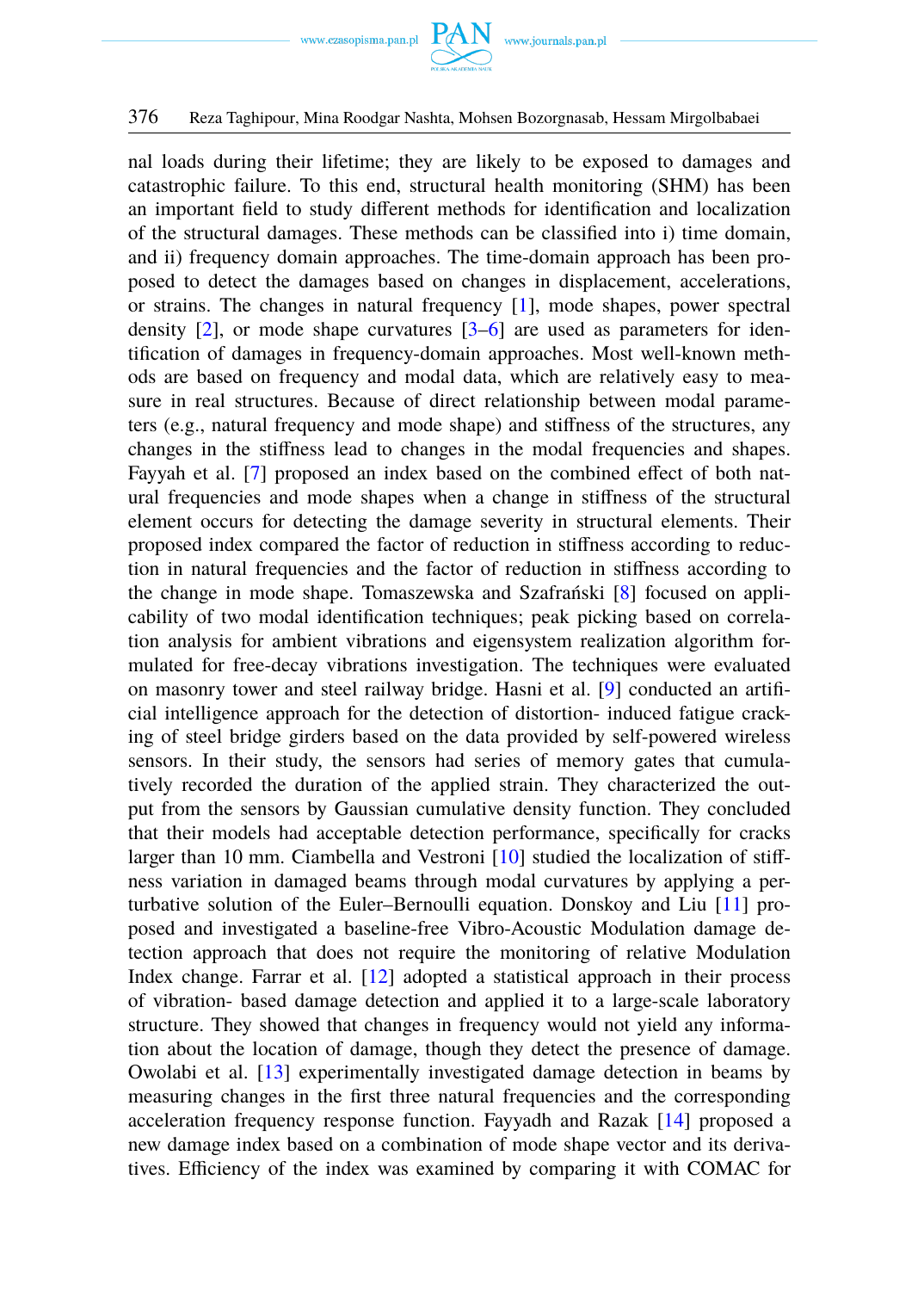

trivial damages. Behera and et al. [\[15\]](#page-18-11) identified the location and intensity of an inclined open edge crack in a cantilever beam using finite element method validated by experimental measurement. Their proposed method was based on measured frequencies and mode shapes of the beam. There has been another study conducted by Karimi et al. [\[16\]](#page-18-12) that focused on free vibration analysis of damaged functionally graded beams based on the first-order shear deformation theory.

In the present research study, a new damage index is proposed based on mode shapes and their derivatives. One of the advantages of this new indicator is its applicability on beams to locate single and multiple structural damages. The numerical model was created based on finite element method which is programmed in MATLAB. To validate the model, its results are compared with those of an experimental test. The efficiency of the proposed index is examined in different boundary conditions using various numerical examples and comparing the results with those of some other indices. The paper is organized as follows: A summary of governing equations are presented. Then, the proposed damage index is introduced. In the next step, accuracy of the numerical modeling is validated through an experimental model. After that, the application and efficiency of the proposed index is evaluated using numerical examples. To demonstrate the accuracy of the proposed index in locating damaged elements, the results of the index are compared with those of some other indices. Finally, a summary of the results is presented.

### **2. Theory of the problem**

### **2.1. Governing equations**

Generally, the linear free vibration equation of an undamped system is expressed as:

$$
[M] \{\ddot{x}\} + [K] \{x\} = 0,\tag{1}
$$

where,  $[M]$  is the mass matrix,  $[K]$  is stiffness matrix,  $\{x\}$  is the displacement vector, and  $\{\ddot{x}\}\$ is second derivative of the displacement vector. The solution of the differential equation can be generally written as  $x = Ae^{rt}$ , with *r* being a complex number expressed as  $r = \pm iw$ . Substituting *x* and its derivatives into the above equation leads to  $([k] - w^2[M])(x) = 0$ . In this equation, w represents the natural frequency. Eigenvalue and eigenvector matrix that are the natural frequencies, w, and mode shapes,  $\{\varphi\}$ , respectively, are built by performing the eigenvalue decomposition of this equation.

### 2.1.1. Beam element formulation

As shown above, the stiffness and mass matrices of a structure are used for finding the modal data. The stiffness and mass matrices of the beam element in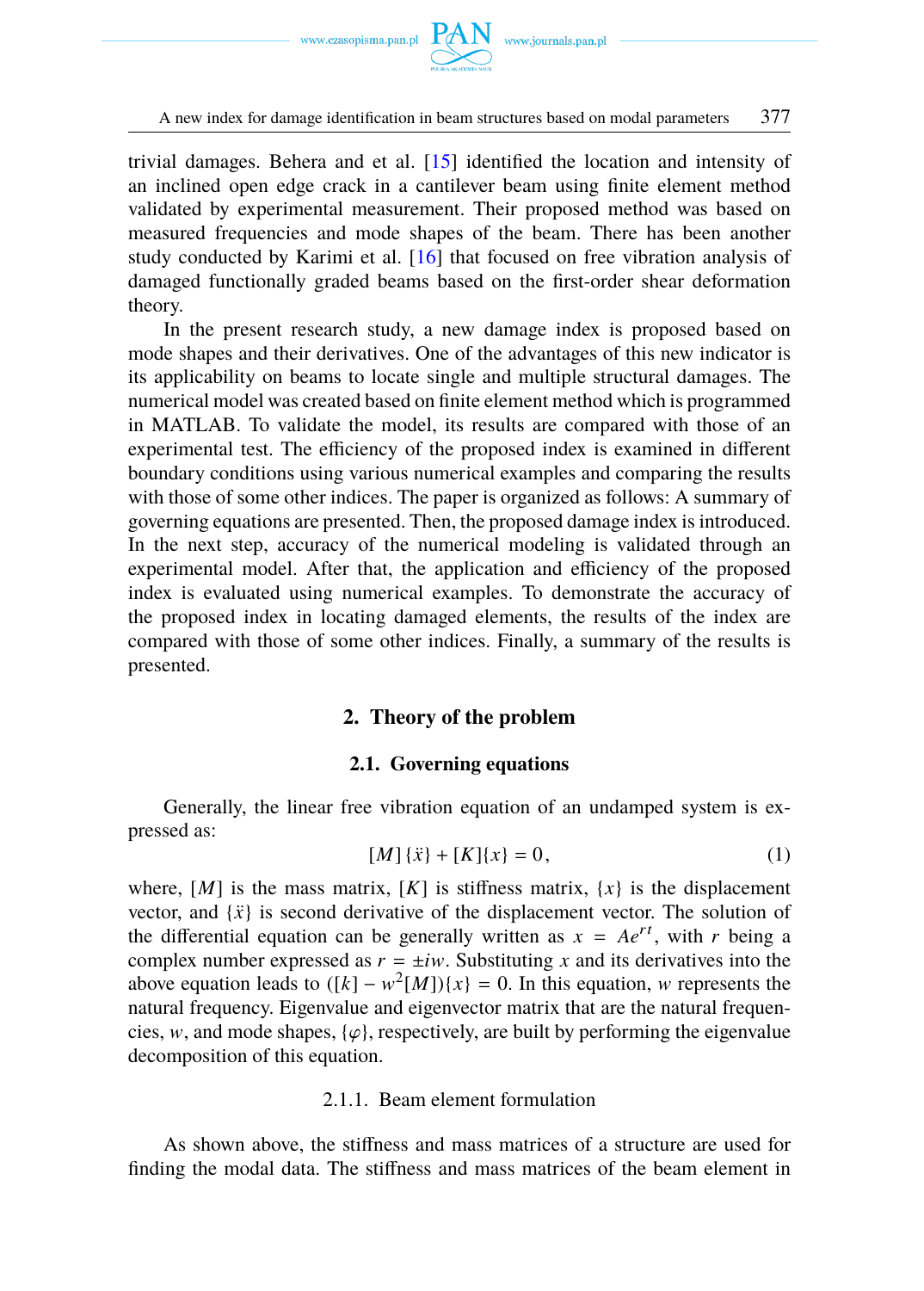

a finite element model, by considering the transverse displacement and rotation as the two degrees of freedom (Fig. [1\)](#page-3-0) in each node, are as follows  $[17]$ :

<span id="page-3-1"></span>
$$
[k] = \frac{EI}{L^3} \begin{bmatrix} 12 & 6L & -12 & 6L \\ 6L & 4L^2 & -6L & 2L^2 \\ -12 & -6L & 12 & -6L \\ 6L & 2L^2 & -6L & 4L^2 \end{bmatrix},
$$
(2)  

$$
[M] = \frac{\rho AL}{420} \begin{bmatrix} 156 & 22L & 54 & -13L \\ 22L & 4L^2 & 13L & -3L^2 \\ 54 & 13L & 156 & -22L \\ -13L & -3L^2 & -22L & 4L^2 \end{bmatrix},
$$
(3)

where,  $E$ ,  $I$ ,  $L$ , and  $\rho$  are the modulus of elasticity, the moment of inertia, the length, and the mass density of the beam, respectively.

<span id="page-3-0"></span>It is noteworthy that, by "height", the authors mean the "thickness".



Fig. 1. Demonstration of the degrees of freedom for beam element and positive sign convention based on FEM method

### **2.2. Proposed damage index**

In this study, to detect the damages in the structure, a new index called Damage Localization Index (*DLI*) based on mode shape and its derivatives has been proposed as follows:

$$
DLI_{(i)} = \frac{\sum_{n=1}^{nm} \left\{ \left| \left( \left| \left( \varphi_{h(i,n)} \times \left| \varphi_{d(i,n)}^{\prime\prime} \right| \right) \right| - \left| \left( \varphi_{d(i,n)} \times \left| \varphi_{h(i,n)}^{\prime\prime} \right| \right) \right| \right) \right| \right\} \times \varphi_{dh(i,n)}^{\prime\prime}}{nm}, \quad (4)
$$

$$
\varphi_{dh(i,n)}^{\prime\prime} = \left\{ \left| \varphi_{d(i,n)}^{\prime\prime} \right| - \left| \varphi_{h(i,n)}^{\prime\prime} \right| \right\},\tag{5}
$$

where *nm* is the number of modes considered, *n* denotes the number of nodes,  $\varphi_{h(i,n)}$  and  $\varphi_{d(i,n)}$ <br>mode in the *i*-th *c*  $\mu_{(i,n)}$  and  $\varphi''_{d(i,n)}$  are mode shapes of the undamaged and damaged beams at *n*-th<br>ode in the *i* th degree of freedom (dof) respectively, and  $\varphi''$  and  $\varphi''$ mode in the *i*-th degree of freedom  $(dof)$  respectively, and  $\varphi''_h$  $_{h(i,n)}''$  and  $\varphi''_d$  $\frac{d(i,n)}{dt}$  are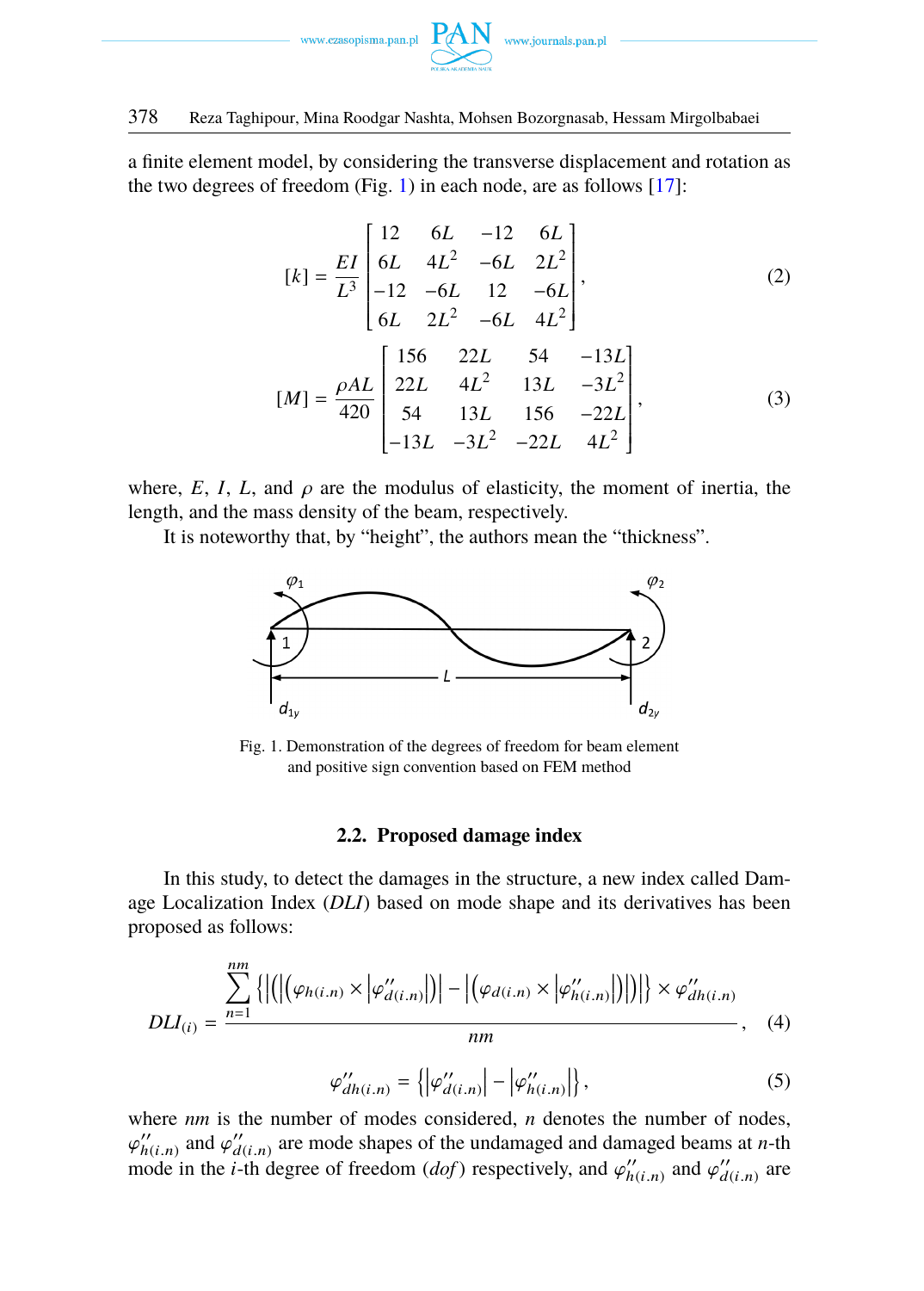

the curvature mode shapes of the undamaged and damaged beams at *n*-th mode in *i*-th *dof* , respectively [\[18\]](#page-18-14).

Curvature mode shape  $(\varphi''_i)$ <br>oximation as follows:  $\binom{n}{i}$  would be obtained by using a central difference approximation as follows:

$$
\varphi_{i,n}^{\prime\prime} = \frac{\varphi_{i-1,n} - 2\varphi_{i,n} + \varphi_{i+1,n}}{h^2},\tag{6}
$$

where:  $\varphi_{i,n}$  – mode shape at *n*-th mode in *i*-th *dof*,  $\varphi''$ , *n*-th mode in *i*-th *dof h* – length of element  $\frac{n}{i}$  – curvature mode shape at *n*-th mode in *i*-th *dof* , *h* – length of element.

<span id="page-4-1"></span>For a better presentation of the proposed index values, the *DLI* is normalized in each node of structure, considering the mean and standard deviation. Also, negative values have been replaced with zero.

### **2.3. Validation of the numerical model**

# 2.3.1. Beam

To verify the applied model, an undamaged cantilever beam which has been examined by Behera et al. [\[15\]](#page-18-11) is studied in this section. Length, width, and height (i.e., thickness) of the beam are 800 mm, 60 mm, and 6 mm, respectively. The modulus of elasticity, the material density, and Poisson's ratio are  $7 \cdot 10^{10}$  N/m<sup>2</sup>, 2710 Kg/m<sup>3</sup>, and 0.346, respectively.

The first three natural frequencies resulted from the undamaged numerical and experimental models are compared in Table [1.](#page-4-0) Also, comparisons of the three mode shapes are displayed in Fig. [2.](#page-5-0)

Table 1.

| and the measured ones from experimental model (19) for mot time mode shapes |           |           |           |
|-----------------------------------------------------------------------------|-----------|-----------|-----------|
|                                                                             | First     | Second    | Third     |
| Results                                                                     | natural   | natural   | natural   |
|                                                                             | frequency | frequency | frequency |
| Numerical model                                                             | 7.696     | 48.732    | 135.095   |
| Experimental model [15]                                                     | 8.217     | 50.256    | 141.13    |
| Error $(\%)$                                                                | $4.12\%$  | $4.81\%$  | $4.47\%$  |

<span id="page-4-0"></span>Comparison between the calculated natural frequencies of the undamaged beam from the FE model and the measured ones from experimental model [\[15\]](#page-18-11) for first three mode shapes

The comparison, as demonstrated in Table [1,](#page-4-0) reveals that the natural frequencies and mode shapes obtained from the numerical model and the experimental measurements [\[15\]](#page-18-11) are in ideal agreement. That confirms the accuracy of the present numerical model.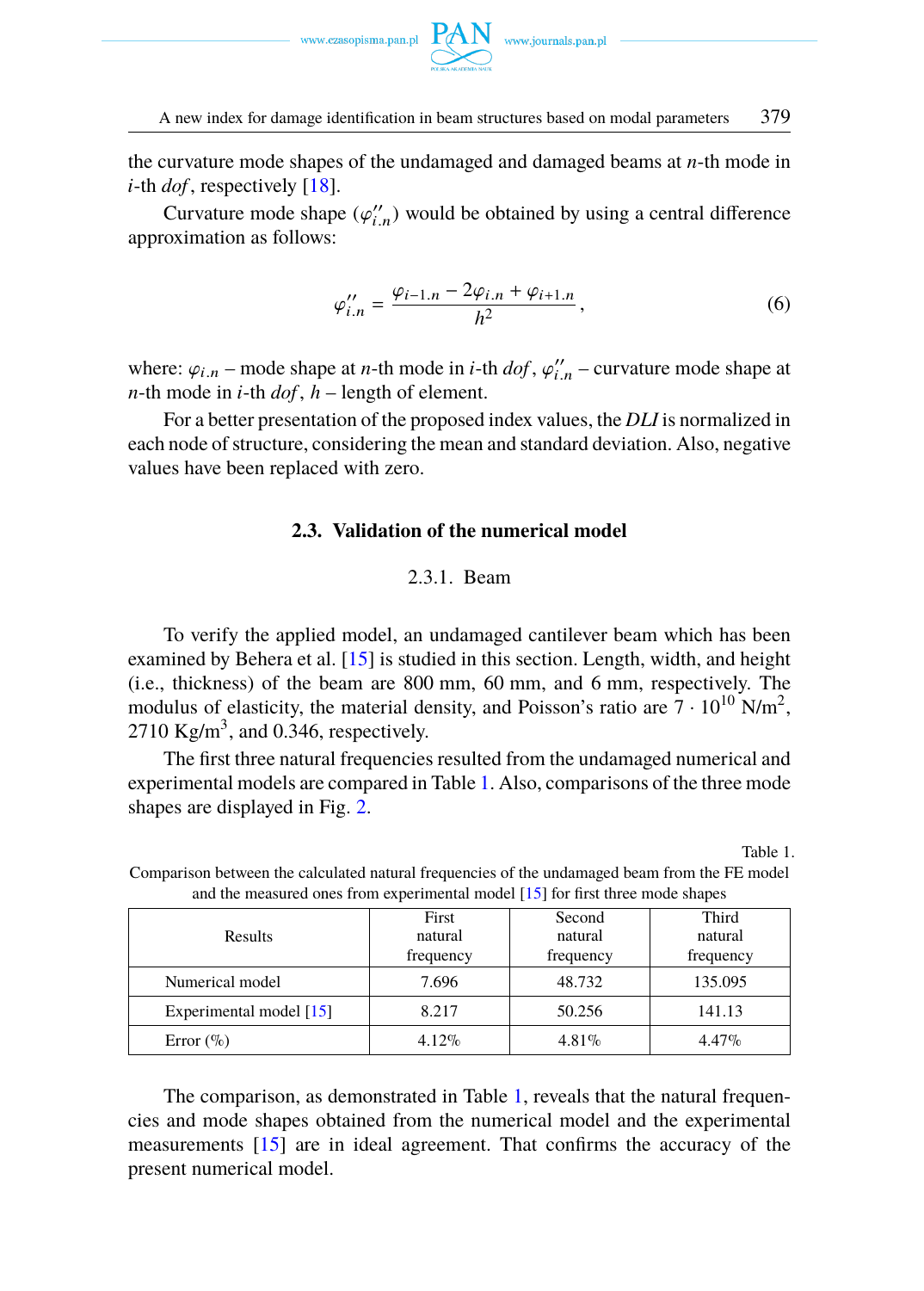

<span id="page-5-0"></span>

Fig. 2. Mode shapes for numerical model and experimental test [\[15\]](#page-18-11)

# **3. Numerical examples**

## **3.1. Numerical model**

<span id="page-5-1"></span>In this section, to assess the applicability of the proposed index, different numerical examples are presented. A beam with different supporting conditions and damage scenarios is considered. Characteristics of the studied beam are presented in Table [2.](#page-5-1)

Table 2.

| The properties of the numerical modeled seamle |                                      |  |
|------------------------------------------------|--------------------------------------|--|
| Density $(\rho)$                               | 7850 Kg/m <sup>3</sup>               |  |
| Elasticity modulus $(E)$                       | 200 GPa                              |  |
| Poisson's ratio $(v)$                          | 0.3                                  |  |
| Moment of Inertia $(I)$                        | $1.953 \cdot 10^{-4}$ m <sup>4</sup> |  |
| Area $(A)$                                     | $0.375 \text{ m}^2$                  |  |
| Length $(L)$                                   | 1 m                                  |  |

| The properties of the numerical modeled beam |
|----------------------------------------------|
|----------------------------------------------|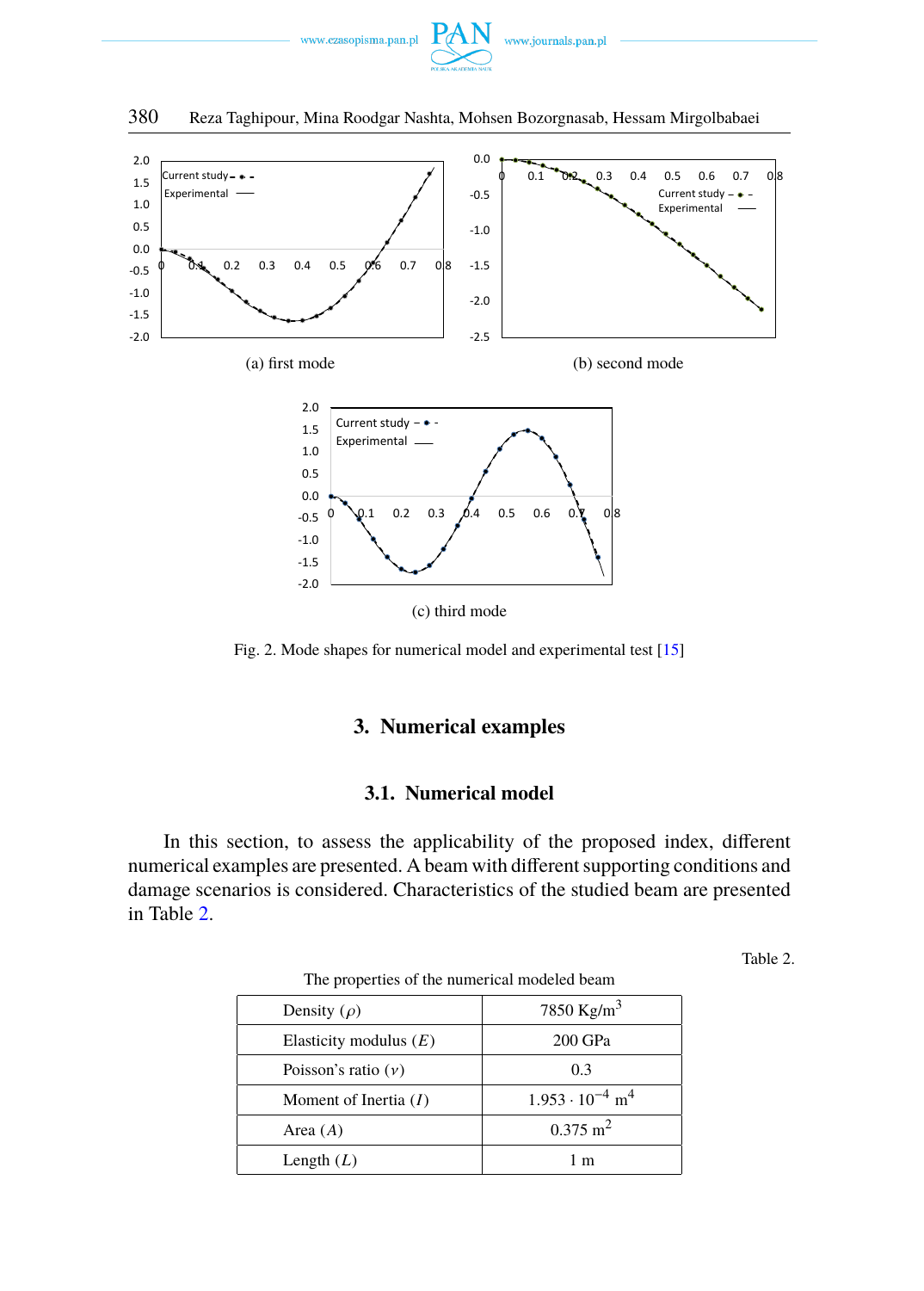

To better evaluate the proposed index, the obtained results are compared with two indicators, MSEBI  $[19]$  that is shown in Eq. [\(7\)](#page-6-0) through [\(11\)](#page-6-1), and CDF  $[20]$ that is defined in Eq.  $(12)$ , as follows:

$$
MSEBIe = \max \left[ 0, \frac{mmse^{e^d} - mmse^{e^h}}{mmse^{e^h}} \right],
$$
 (7)

$$
mse_i^e = \frac{1}{2} \varphi_i^{eT} K_e \varphi_i^e, \quad i = 1, \dots, ndf, \quad e = 1, \dots, nte,
$$
 (8)

$$
mse_i = \sum_{e=1}^{nte} nmse_i^e, \quad i = 1, ..., ndf, \quad e = 1, ..., nte,
$$
 (9)

<span id="page-6-2"></span><span id="page-6-1"></span><span id="page-6-0"></span>
$$
nmse_i^e = \frac{mse_i^e}{mse_i},
$$
\n<sup>(10)</sup>

$$
mmsee = \frac{\sum_{n=1} nmse_i^e}{nm},
$$
\n(11)

$$
CDF = \frac{1}{nm} \sum_{n=1}^{nm} \left( \varphi_{hi}^{\prime\prime} - \varphi_{di}^{\prime\prime} \right)_n . \tag{12}
$$

In the above equations, *nm* is the number of modes considered. The *nte* and *ndf* are element numbers and the total degrees of freedom of the structure, respectively.  $mse_i^e$  and  $nmse_i^e$  are the modal strain energy of the *e*-th element in *i*-th mode and the normalized MSE, respectively. *mnmse<sup>e</sup>* is the mean of the normalized MSE.  $\sum_{r=1}^{n}$  respectively.  $\eta'_{hi}$  and  $\varphi''_{di}$  are the mode shape curvature of undamaged and damaged structures,

Dimensions and finite element model of the beam are illustrated in Fig. [3.](#page-6-3) It should be noted that the mesh sizes are selected in such a way that decreasing

<span id="page-6-3"></span>

Fig. 3. Finite element modeling of the beam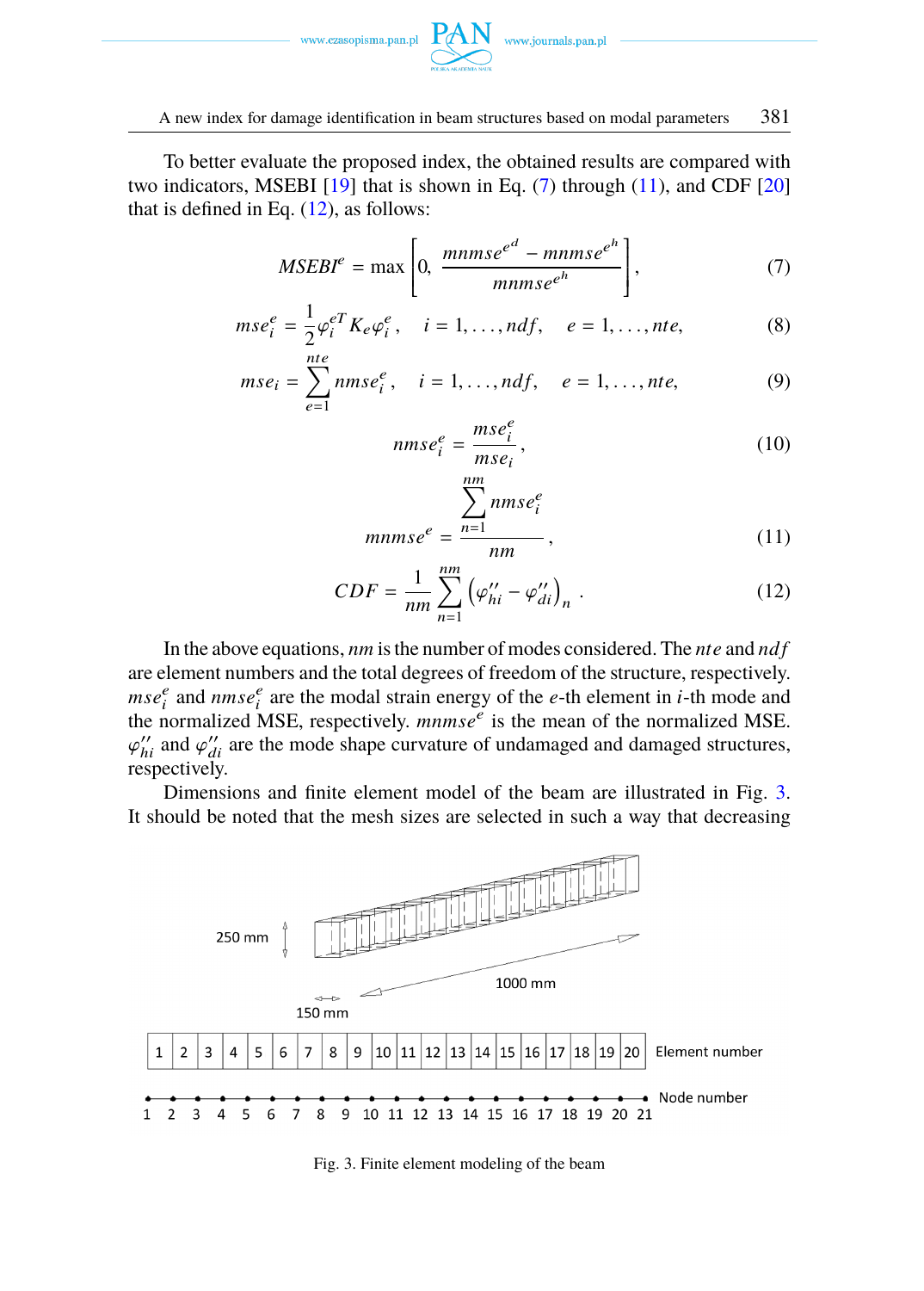

these sizes does not have any special effect on results. In other word, the grid independency analysis has been performed, and the values reported in this study are from the models with no grid size sensitivity.

## **3.2. Simply supported beam**

The first example studied here is a beam with two simply supported ends at nodes 1 and 21, as shown in Fig. [3.](#page-6-3) Different damage scenarios are considered as defined in Table [3.](#page-7-0) Damages in elements are simulated for different modulus of elasticity, *E*. According to Eq. [\(2\)](#page-3-1), the stiffness of the structural elements, *K*, and the bending stiffness, *E I*, are linearly correlated. Reducing either the modulus of elasticity or the moment of inertia is equivalent to reducing the reduction in stiffness of the beam. If, for instance, 20% reduction in the thickness of the element is considered as a damage, the moment of inertia will reduce to  $(1-0.2)^3 = 0.512$ <br>of its initial value i.e., about 50% reduction in moment of inertia of the cross section of its initial value i.e., about  $50\%$  reduction in moment of inertia of the cross section of the beam happens. In other word, the modulus of elasticity can be multiplied by this coefficient (0.512), which leads to the same *E I*, thus *K* reduction. However, reduction in the modulus of elasticity results in the same reduction of the *K* value. That means the modulus of elasticity can be manipulated to account for the thickness reduction, accordingly. For instance, a 20% reduction in stiffness *K*, that is modeled by  $20\%$  reduction in  $E$ , is equivalent to having the beam section with  $\sqrt[3]{(1-0.2)}$  = 92.8% of its original thickness.

Table 3.

<span id="page-7-0"></span>

| Damage scenarios | Element number | Reduction in elasticity<br>modulus of the element(s) |
|------------------|----------------|------------------------------------------------------|
| Damage-1         | 5.10           | $10\%$ , $20\%$                                      |
| Damage-2         | 2.20           | $20\%$ , $10\%$                                      |
| Damage-3         | 6, 12, 17      | $15\%, 5\%, 10\%$                                    |

Damage scenarios

The proposed damage index (DLI) is applied to the abovementioned scenarios and the results are presented in Fig. [4.](#page-8-0) During the damage detection process for all the three scenarios, only the first flexural mode is applied and no noise in the modal data is considered.

For "damage-1" scenario, the damaged elements are introduced in quarter-span and mid-span. For "damage-2" scenario, the damaged element is located adjacent to the support. For "damage-3" scenario, multiple damages are investigated. In the following, the results of the calculation of DLI, MSEBI and CDF are presented for the different damage scenarios defined in Table [3.](#page-7-0) To better compare and evaluate the cases, maximum absolute values of indicators – DLI, are set to unity. Additionally, the number of modes for different scenarios are similar. To eliminate, or at least decrease, any false detections, values of indicator – DLI, less than 0.05 are ignored.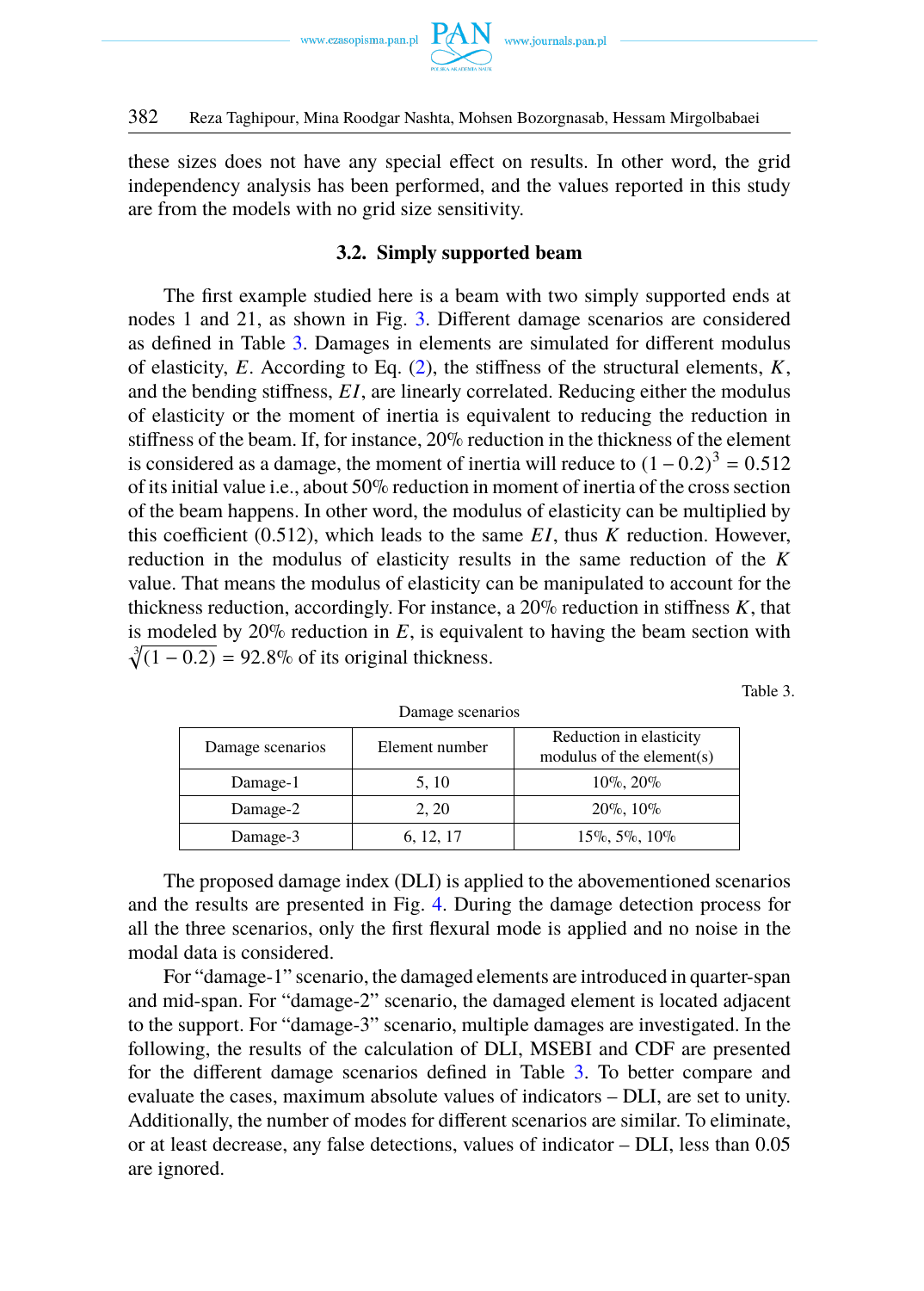



<span id="page-8-0"></span>

Fig. 4. The results of damage detection based on DLI index in simply supported beam for noise free condition

Fig. [5](#page-9-0) demonstrates the comparison between DLI, CDF, and MSEBI values for different damage scenarios. "Damage-1" is clearly and exactly identified by DLI and CDF, while incorrect detections occurs at undamaged location (element no. 7, 15, 19) using MSEBI. Accurate detection is also conducted for "damage-2" and "damage-3", by both DLI and CDF. However, "damage-2" and "damage-3" are missed by MSEBI. Furthermore, MSEBI results show that damages occur at intact elements (for "damage-2", element no. 12 and 15, and for "damage-3", element no. 17).

In conclusion, the proposed index accurately performed damage detection at different locations, even near the support. It can be deduced that CDF has also localized damage with proper precision. However, MSEBI has errors in the diagnosis of damaged elements. Additionally, for evaluating the sensitivity of damage localization against the noise-polluted modal information, the noisy signals are generated at a rate of 3% and 5%. Considering 3% noise, for "damage-1", "damage-2", and "damage-3", it was clearly found that significant values of DLI appeared in damaged elements, as shown in Fig. [6.](#page-9-0) MSEBI has not identified damaged element (element no. 5) for "damage-1". For instance, as demonstrated in Fig. [6a,](#page-9-0) the element no. 5 and element no. 10 (embedded in between node no. 5 and 6) are supposed to be the damaged elements. The DLI accurately inspects the node no. 5 and node no. 11 as the damage locations. Therefore, detections are exact location detection, corresponding to the damage locations, elements 5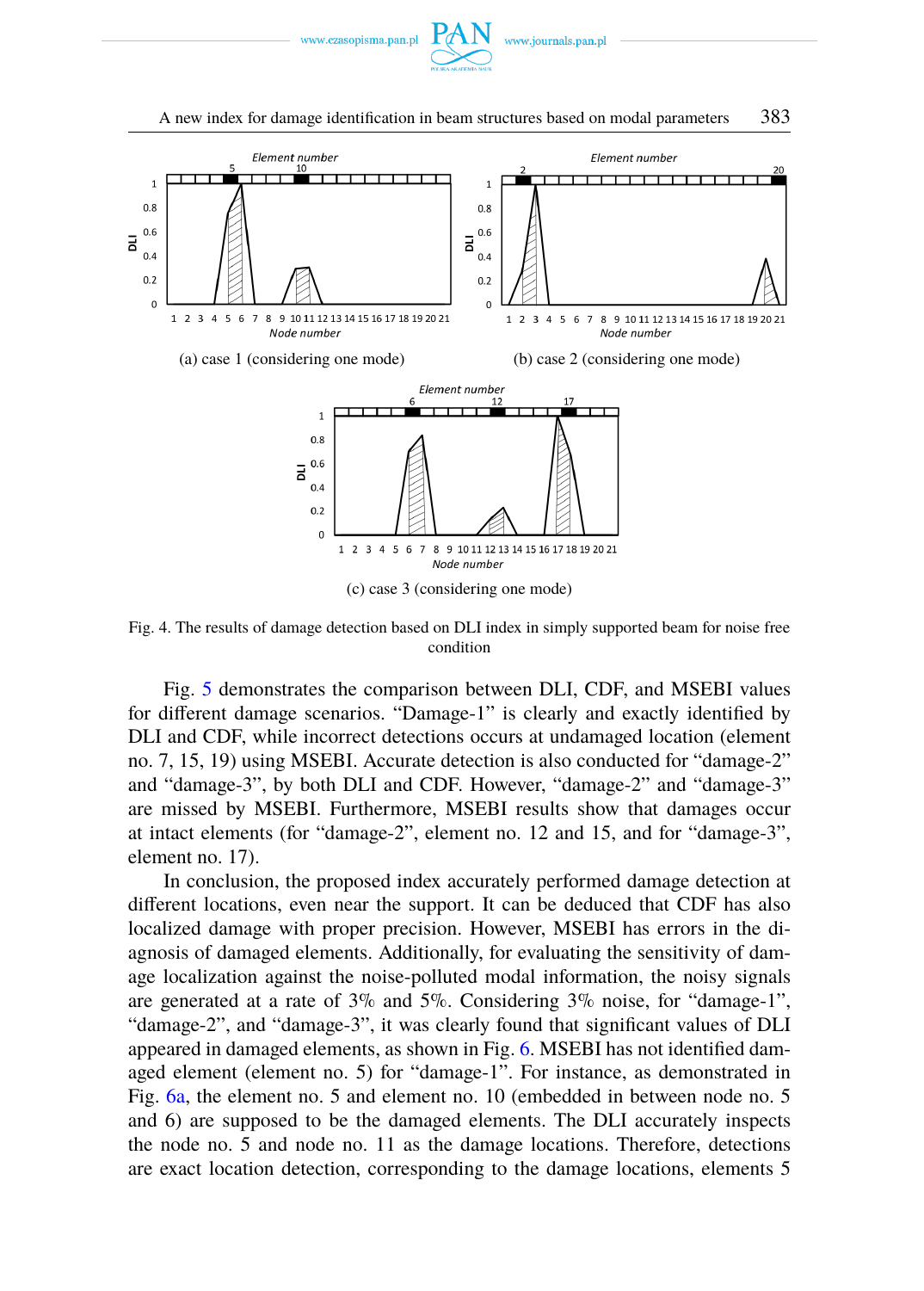

<span id="page-9-0"></span>

Fig. 5. Comparison of the results of damage detection based on DLI, MSEBI and CDF indices in simply supported beam for noise free condition



Fig. 6. Comparison of the results of damage location detection for DLI, MSEBI and CDF indices in simply supported beam, considering 3% noise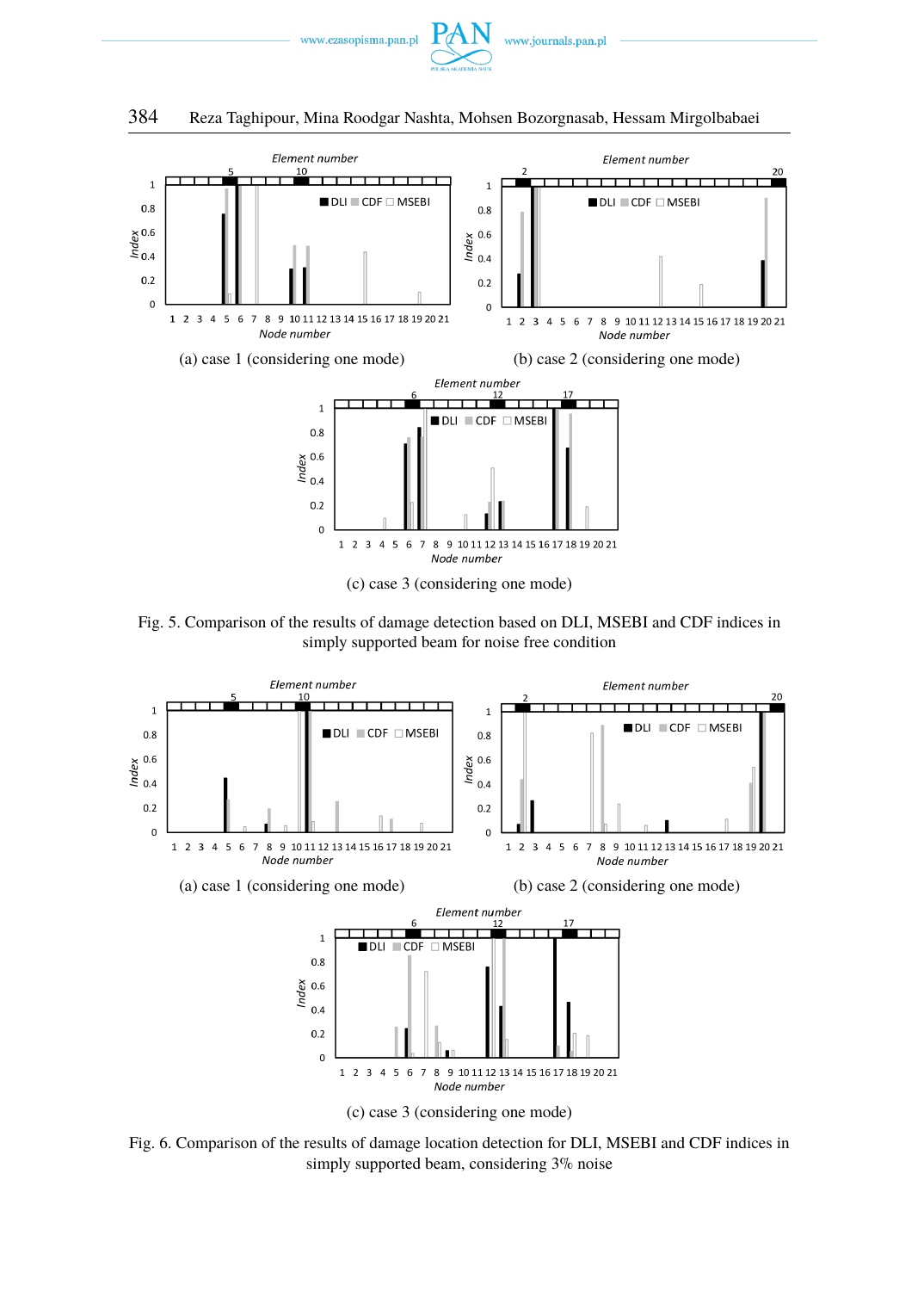

A new index for damage identification in beam structures based on modal parameters 385

and 10. As can be seen from Fig. [6a,](#page-9-0) CDF also accurately detects node 5 (lefthand side of element 5) and nodes 10 and 11 (the left-hand side and right-hand side nodes of element no. 10). However, MSEBI does not detect the damage element 5 with a significant value at node 6, compared to those of DLI and CDF at node 5. In a similar fashion, node 11 is detected by only a relatively small MSEBI value.

Fig. [6b](#page-9-0) demonstrates the inefficiency of MSEBI and CDF detecting healthy elements (nodes), while representing a descent detection by DLI. Fig. [6c](#page-9-0) demonstrates a decent detection of the damaged elements (corresponding nodes) by all three indicators, at the first two damages. However, CDF detects a healthy element (nodes 5 and 8) with relatively significant values.

Overall, the proposed index performed better in detecting damage than the other two indicators, especially at the boundaries.

In the following, considering  $5\%$  noise, the proposed index performance is evaluated in higher noise conditions.

The results of DLI are compared to two indicators CDF and MSEBI, considering 5% noise, and are demonstrated in Fig. [7.](#page-10-0) Like the previously obtained results, and despite 5% noise, damage localization by DLI is acceptable. Comparison of the results shows that the DLI can accurately locate the damage in both noise free and noisy conditions.

<span id="page-10-0"></span>

Fig. 7. Comparison of the results of damage location detection for DLI, MSEBI and CDF indices in simply supported beam, considering 5% noise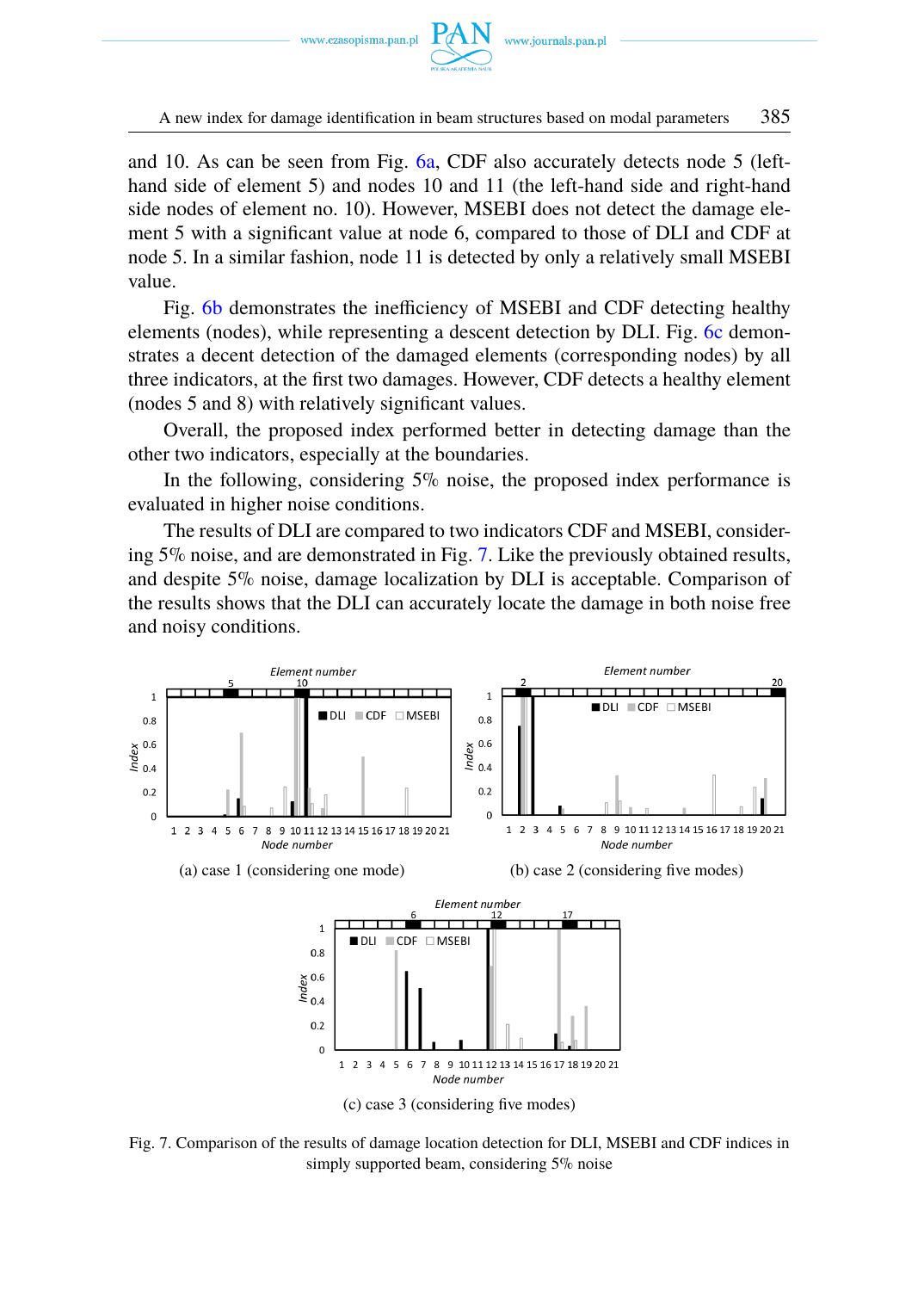

# **3.3. Fixed-end beam**

In this section, a fixed boundary of the damaged beam with the same parameters as the simply supported beam is studied. It means that in nodes 1 and 21, there is no rotation and transverse motion. Damage scenarios are defined in Table [4.](#page-11-0)

Table 4.

<span id="page-11-0"></span>

| Damage scenarios or the fixed end beam |                |                                                      |  |
|----------------------------------------|----------------|------------------------------------------------------|--|
| Damage scenarios                       | Element number | Reduction in elasticity<br>modulus of the element(s) |  |
| Damage-1                               | 7.12           | $15\%$ , $10\%$                                      |  |
| Damage-2                               | 5, 6, 13       | $5\%$ , 10\%, 15\%                                   |  |

nego scenarios of the fixed and beam

Fig. [8](#page-11-1) demonstrates the damage location detection results in the fixed end beam for "damage-1" and "damage-2". Considering the two adjacent damaged elements in second scenario, the capability of the proposed index is investigated. Fig. [8](#page-11-1) shows that the damaged elements are correctly localized by DLI.

<span id="page-11-1"></span>

(c) case 1 (considering two modes)



DLI, MSEBI, and CDF are calculated and compared for two damage cases as listed in Table [4,](#page-11-0) in Fig. [9.](#page-12-0) As previously mentioned, for better comparison,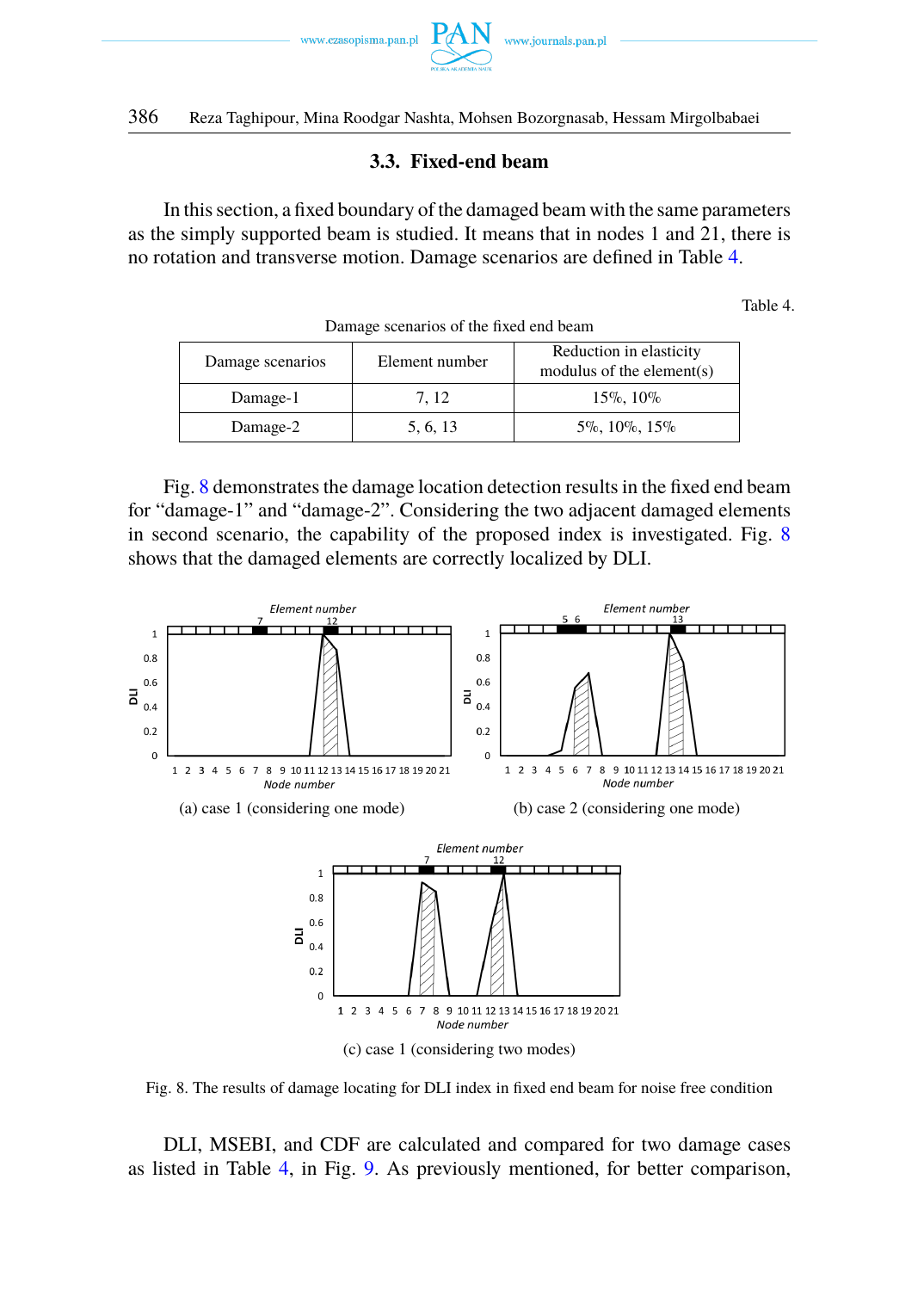

maximum absolute values of DLI indicators that equals to 1 and the same number of modes are used in their calculations. Also, DLI values that are less than 0.05 are set to zero.

"Damage-1" is clearly identified using the first two modes, as shown in Fig. [9a.](#page-12-0)

<span id="page-12-0"></span>

Fig. 9. Comparison of the results of damage locating for DLI, MSEBI and CDF indices in fixed end beam for noise free condition

"Damage-1" and "damage-2" were located with high accuracy by DLI and CDF indicators. However, MSEBI is not able to identify the damaged element (for "damage-1", element no. 7, and for "damage-2", all damaged elements).

A comparison of the results obtained from calculations shows that DLI and CDF indicators more accurately predict the damage locations than MSEBI index. To have a better comprehension of the DLI capability, 3% and 5% noise was added to the calculated mode shapes. Fig. [10](#page-12-1) and Fig. [11](#page-13-0) represent the comparisons between the results from DLI, CDF, and MSEBI referenced in literature.

<span id="page-12-1"></span>

Fig. 10. Comparison of the results of damage locating for DLI, MSEBI and CDF indices in fixed end beam for 3% noise condition

The DLI represents more reliable results compared to the other two indicators, CDF and MSEBI, in the presence of noise, as shown in Fig. [10](#page-12-1) and Fig. [11.](#page-13-0)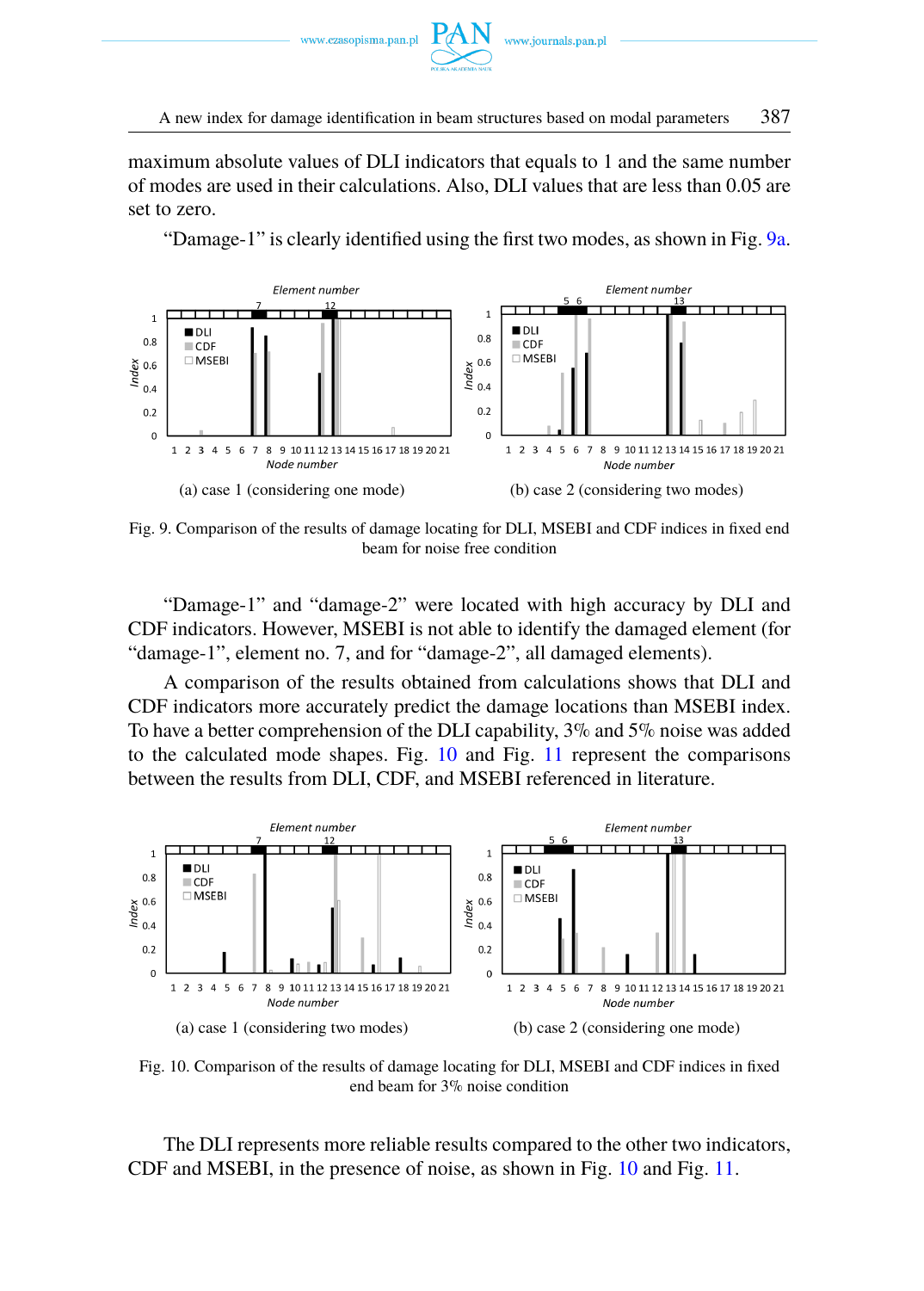



<span id="page-13-0"></span>

Fig. 11. Comparison of the results of damage locating for DLI, MSEBI and CDF indices in fixed end beam for 5% noise condition

### **3.4. Cantilever beam**

In this part, a cantilever beam is studied as another numerical example. Rotation and transverse motion are restricted on node 1. For the cantilever, the same properties of the beam described in section [2.3,](#page-4-1) such as damage type and number of elements, are used in this section. The proposed index values are investigated for three different states: noise-free, 3% noise, 5% noise. Three different damage scenarios are presented in Table [5.](#page-13-1) To evaluate the accuracy of the proposed indexes, damage detection is tested on two adjacent damaged elements, for the damage type "damage-1". By determining one of the end elements (free end of the beam) for "damage-2", the ability of the proposed index is measured in this case, as well. For "damage-3", the damage was created in the boundary element (element no. 20).

Table 5.

<span id="page-13-1"></span>

| Damage scenarios | Element number | Reduction in elasticity<br>modulus of the element(s) |
|------------------|----------------|------------------------------------------------------|
| Damage-1         | 4, 5, 13       | $10\%$ , $15\%$ , $5\%$                              |
| Damage-2         | 19             | $10\%$                                               |
| Damage-3         | 20             | 15%                                                  |

Damage scenarios of the cantilever beam

As demonstrated in Fig. [12,](#page-14-0) to increase the accuracy of locating the damaged element, 3 mode shapes are needed for "damage-1" while only 1 mode shape is considered for "damage-2". For accurately detecting the location of the damage, 4 mode shapes must be considered for "damage-3", because of the boundary element used as the damaged element. As shown in Fig. [12c,](#page-14-0) the highest value of the DLI is measured in element 20. Applying on the boundary element, some detections also occurred at undamaged points. The performance of DLI in comparison against MSEBI and CDF is demonstrated in Fig. [12.](#page-14-0) It is obvious that the proposed index – DLI, performs better than the other two indicators, as shown in Fig. [13c.](#page-14-0)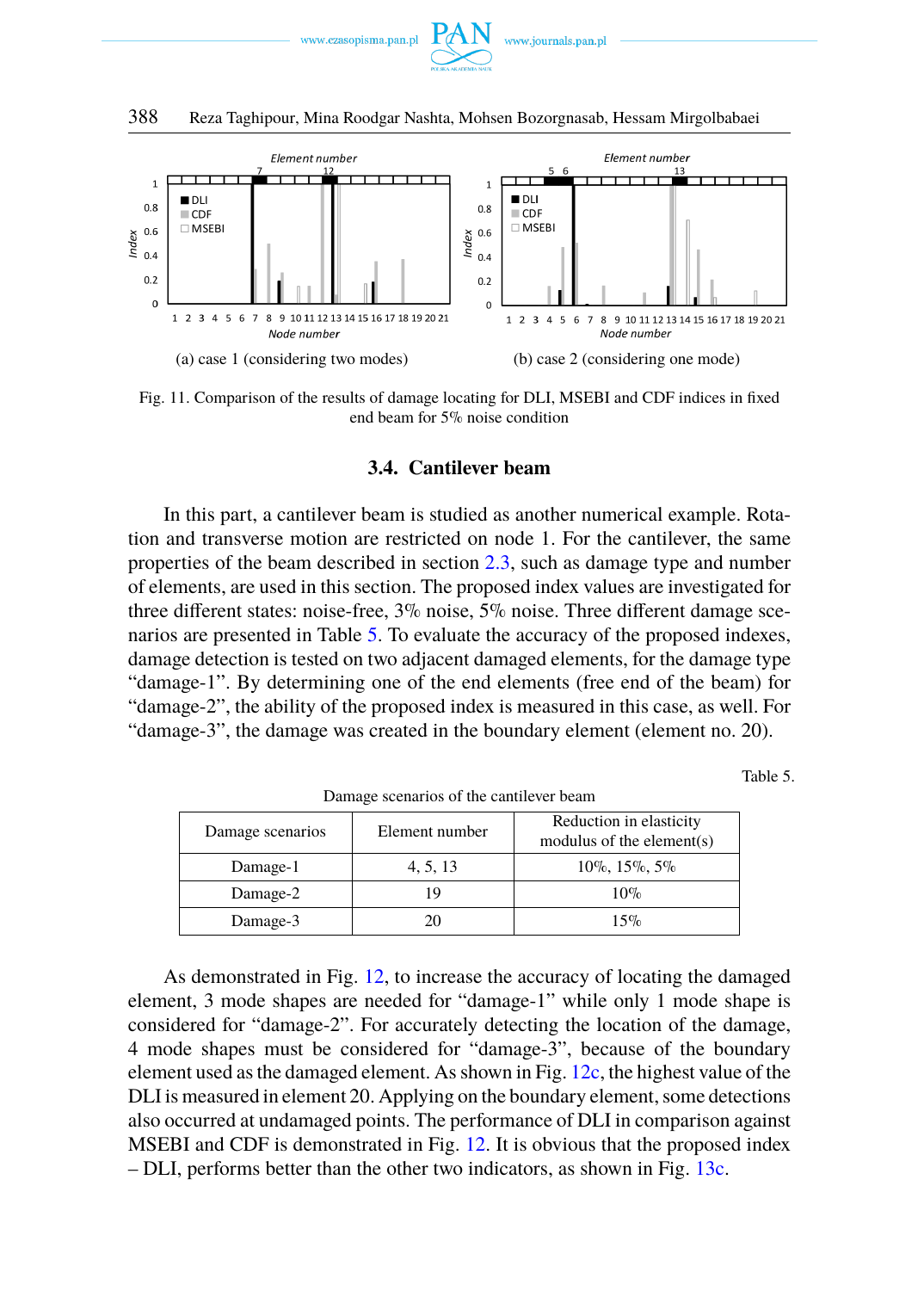

#### A new index for damage identification in beam structures based on modal parameters 389

<span id="page-14-0"></span>

Fig. 12. Comparison of the results of damage detection in the cantilever beam from DLI, for noise free conditions



Fig. 13. Comparison of the results of damage detection based on DLI, MSEBI, and CDF indices in cantilever beam for noise free conditions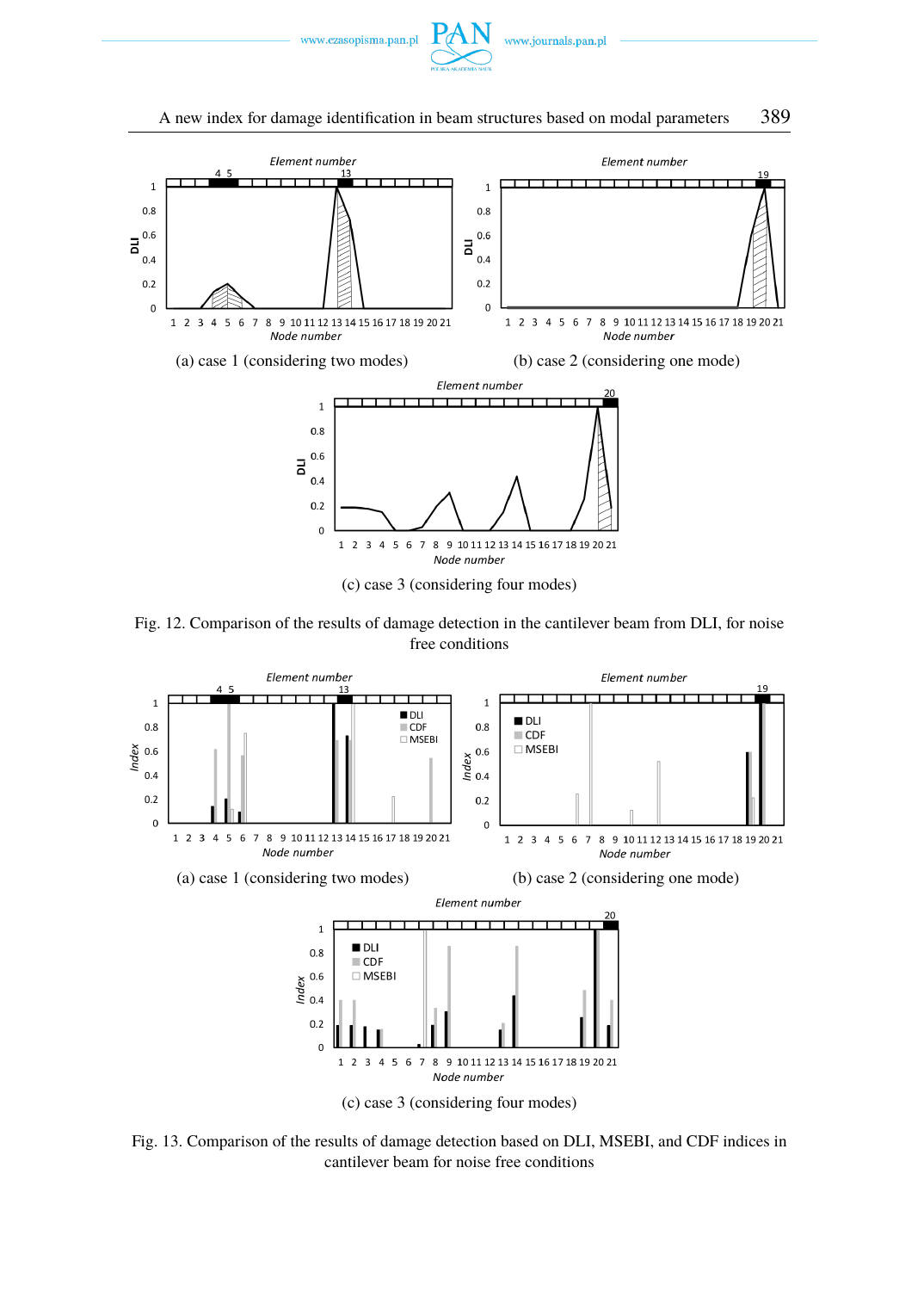

Due to unavoidable use of forward (or backward) finite difference at the boundaries, the precision of detecting methods is often reduced in these areas. An important advantage of the proposed index is the proper diagnosis of the damaged elements at the boundaries (as shown for "damage-3").

As shown in Fig. [13a,](#page-14-0) damaged elements 4, 5, and 13 are correctly detected by DLI whereas CDF incorrectly detected element 20 as the damaged element. Additionally, MSEBI does not detect the damaged element 4. To make more accurate detection, two first bending modes are used for "damage-1". For "damage-2", DLI and CDF identifies element no. 19 with high accuracy, whereas an acceptable accuracy is not observed from MSEBI values. For "damage-3", as shown in Fig. [13c,](#page-14-0) DLI and CDF can detect damaged location by displaying the maximum value in the damaged element – element no. 20, while the maximum value of MSEBI is indicated in an intact element.

In the following, the measurement noise is incorporated by  $3\%$  and  $5\%$  error values for mode shapes. The results of the comparison between three indicators are shown in Fig. [14](#page-15-0) and Fig. [15.](#page-16-0)

<span id="page-15-0"></span>

Fig. 14. Comparison of the results of damage detection based on DLI, MSEBI, and CDF indices in cantilever beam for 3% noise condition

Figs. [14](#page-15-0) and [15](#page-16-0) show the results in which the effect of measurement noise on the performance of the proposed index and two other indicators is considered. The results reveal that the proposed index is more precise than the other two indicators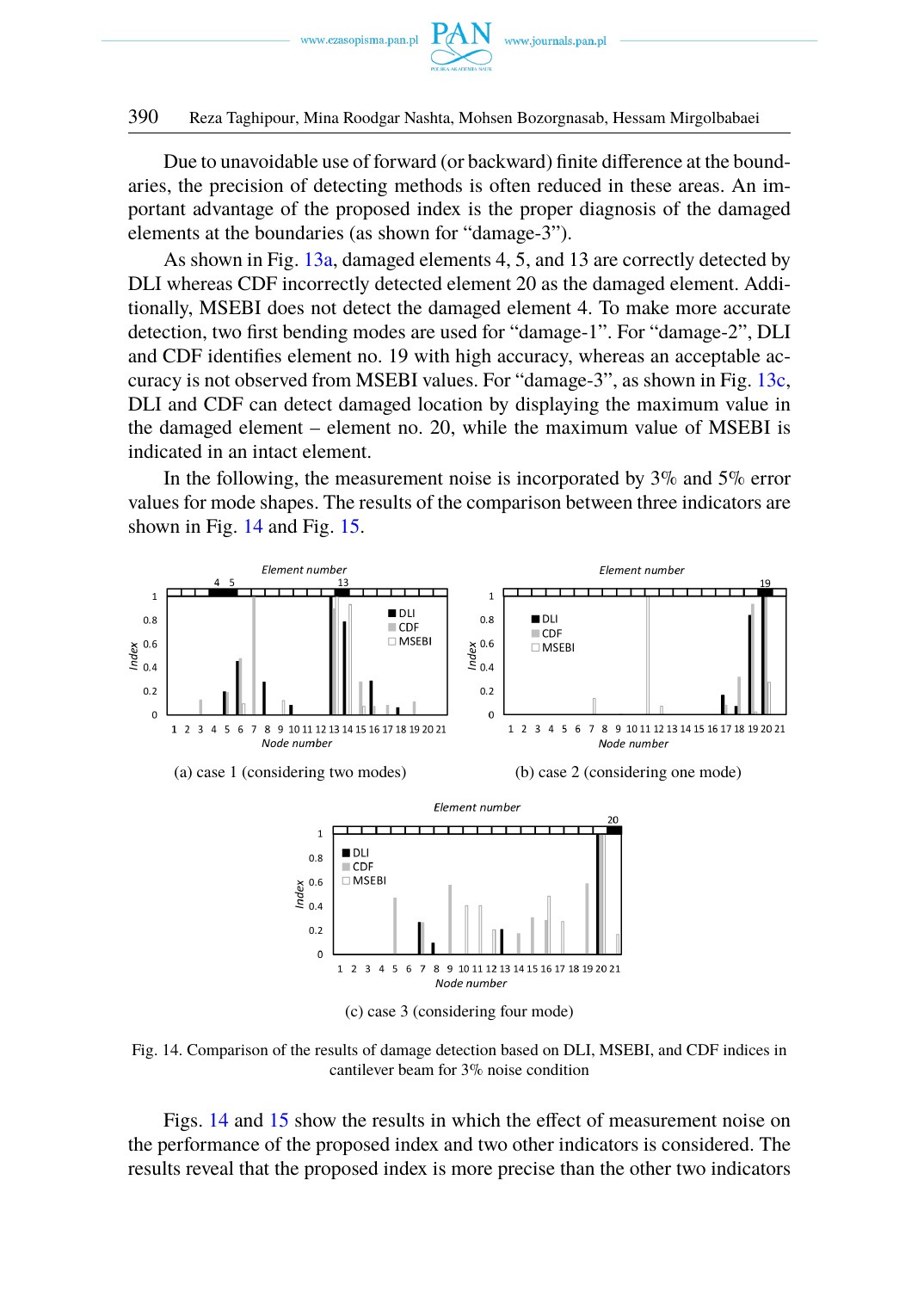



<span id="page-16-0"></span>

Fig. 15. Comparison of the results of damage detection for DLI, MSEBI and CDF indices in cantilever beam for 5% noise condition

(CDF and MSEBI) under noisy condition. It also provides more accurate identifying than free noisy state in three scenarios. In conclusion, the proposed index can be considered as an effective indicator for cantilever beams.

### **4. Conclusion**

The purpose of the present work is the detection of the presence and location of damage(s) in beam structure. Regardless of the type of the damage, any form of damage in the beam can be represented by reduction of the stiffness value of the beam at that section(s), thus the stiffness value of the whole beam structures. To this end, the decrease in the stiffness of the beam is how the damage detection is performed in this study. The decrement of the stiffness is incorporated as the decrement of the modulus of elasticity in the analytical part of the present study. However, the type of the damage can be in the form of reduction of the thickness of the element(s) of the beam. The stiffness of the beam is related to  $EI$ , thus  $Et<sup>3</sup>$ , with *E* and *t* being the modulus of elasticity and the thickness of the beam section, respectively. As a result, thickness reduction can be easily represented by a decrease in *E*, instead. As an example, corrosion in a beam section(s) can be represented by corresponding decrease of the second moment of inertia, thus decrease of the stiffness that can also be simulated by a corresponding change in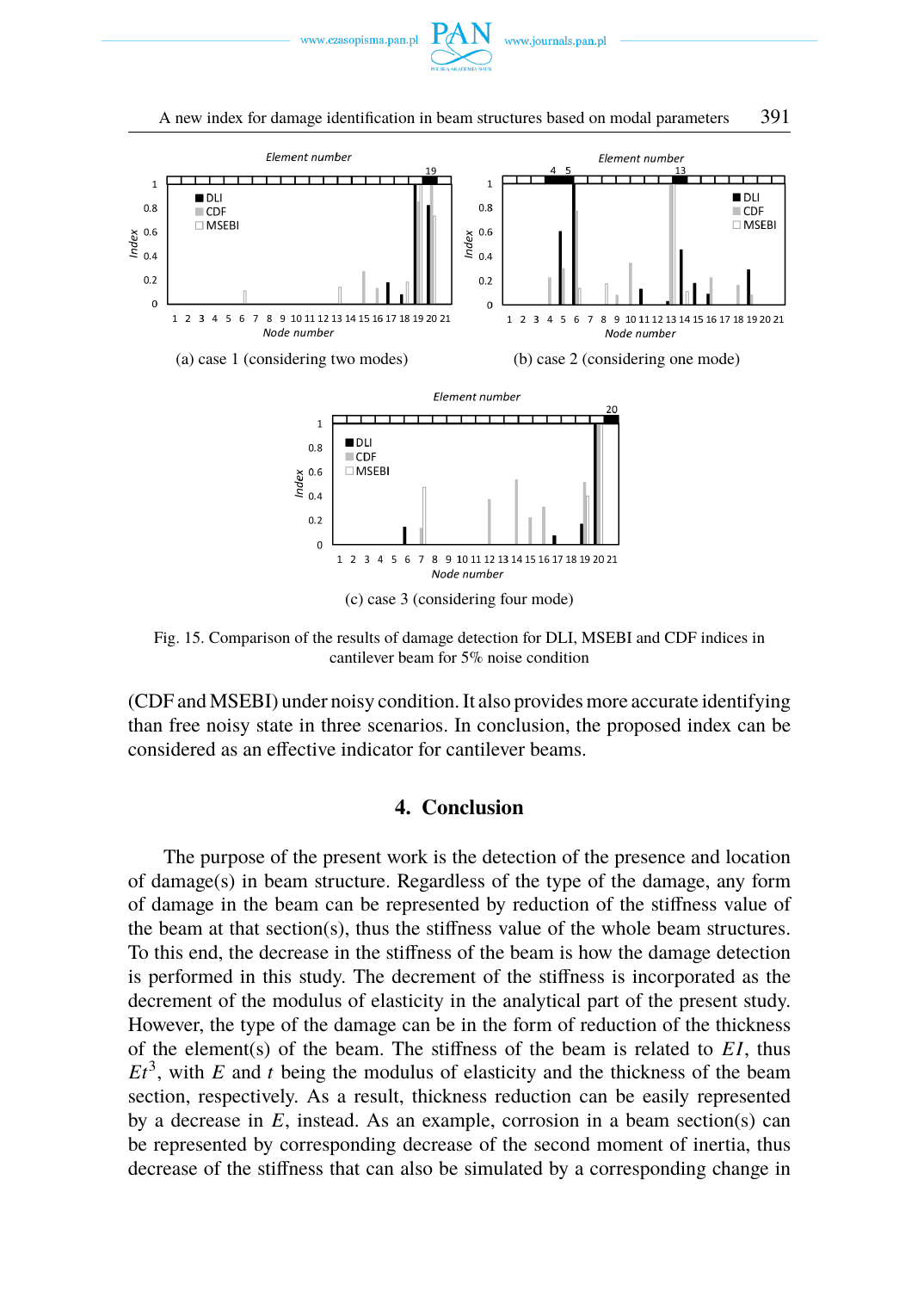

the beam's modulus of elasticity. In general, the damages in structures differs per the application of them, and thus can be caused by different circumstances such as external load, interactions with other parts of the structure, fatigue, thermal effects, humidity, etc. However, all those circumstances can be interpreted as a change of the stiffness of the element(s) of the beam thus modulus of elasticity of the structure.

In the present study, a new index called "DLI" is introduced for the purpose of damage location detection in beams. To validate the numerical modeling of the beam, the experimental models are used, and the first three frequencies obtained from the numerical study are validated against the experimental data. The comparison proved the accuracy of the numerical model. The beams with three different supporting conditions and various damage scenarios are then studied. The obtained results demonstrate the robustness of the proposed indicator, DLI, to locate both single and multiple damages at different locations including the mid-elements, elements near the supporting, and adjacent elements. The results showed that in most cases, the proposed index can identify the correct location of the damage in the beam, using only one shape mode. Damage detection by the DLI is also assessed in minor damaged areas and the efficiency of detection is verified. To investigate the performance of the proposed index, a comparison is made between DLI and two other well-known indices reported in the literature - MSEBI and CDF. The results show that the proposed index performs better than the other two indicators in locating the damages. Additionally, noise-sensitivity of the proposed index is studied. The results demonstrate that DLI is more effective than MSEBI and CDF in detecting the damage locations. Overall, based on the obtained results, it can be concluded that the proposed index can identify the damage locations in real engineering structures, with reasonable accuracy. It is always desired to detect the damage(s) in the beam with considering a smaller number of shape modes, as the implementation will be easier in practice. However, the greater number of damages present in the beam, or larger the noise in the information obtained from the beam, the larger the number of shape modes required to perform the detection. For the sake of demonstration of this point, a variety of examples in this article are presented. As can be deduced from the results, in most circumstances, the proposed method can precisely detect the damage location with least number of modes, in comparison to other methods proposed in literatures.

> Manuscript received by Editorial Board, May 22, 2021; final version, August 11, 2021.

### **References**

<span id="page-17-0"></span>[1] M. Dilena, M.F. Dell'Oste, and A. Morassi. Detecting cracks in pipes filled with fluid from changes in natural frequencies. *Mechanical Systems and Signal Processing*, 25(8):3186–3197, 2011. doi: [10.1016/j.ymssp.2011.04.013.](https://doi.org/10.1016/j.ymssp.2011.04.013)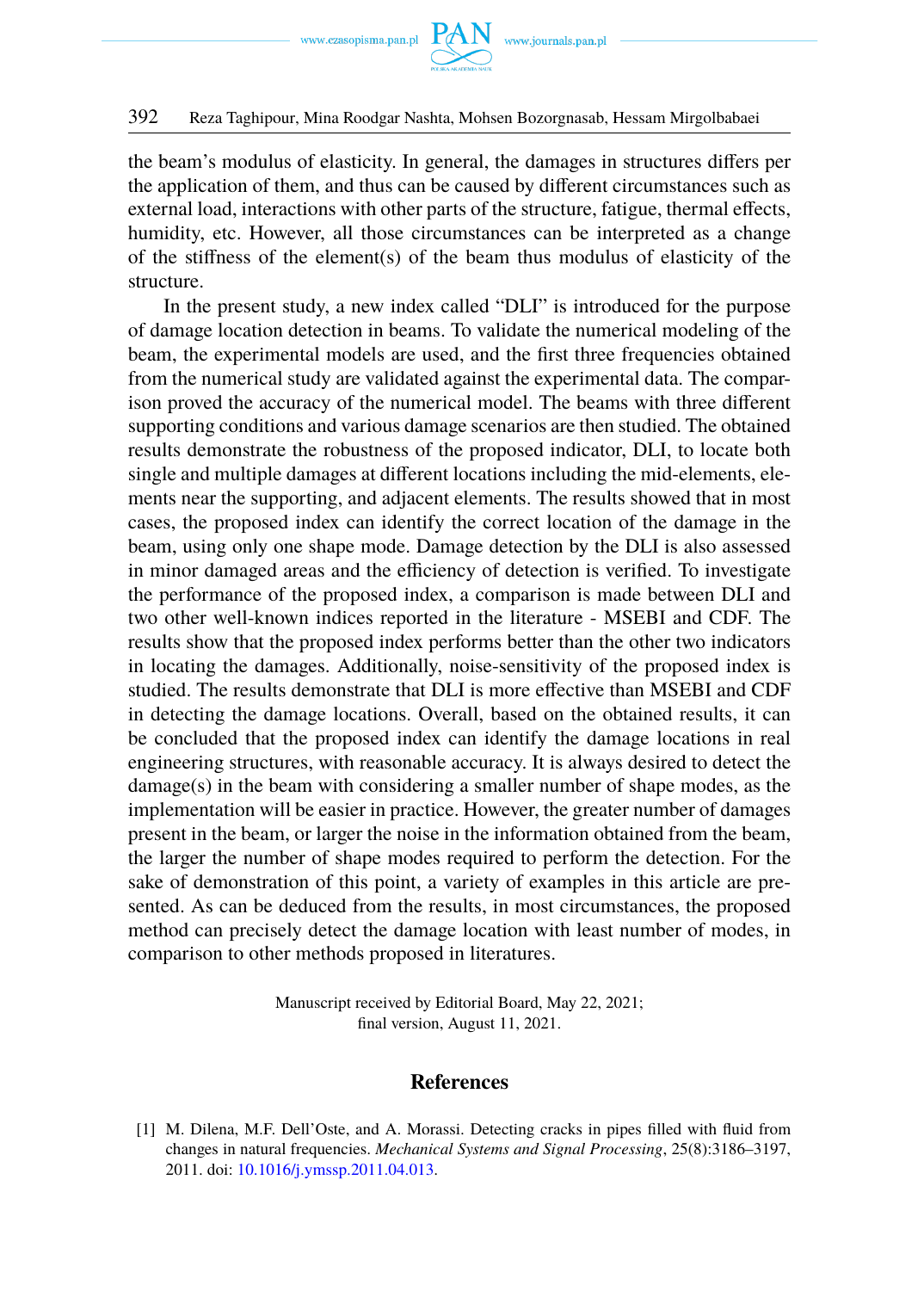

A new index for damage identification in beam structures based on modal parameters 393

- <span id="page-18-0"></span>[2] J.M. Dulieu-Barton, W.J. Staszewski, and K. Worden. *Structural Damage Assessment Using Advanced Signal Processing Procedures: Proceedings of the International Conference on Damage Assessment of Structures (DAMAS '97)*. Sheffield, England, 30 June - 2 July, 1997, Sheffield Academic Press, 1997,
- <span id="page-18-1"></span>[3] W. Xu, M. Cao, W. Ostachowicz, M. Radzieński, and N. Xia. Two-dimensional curvature mode shape method based on wavelets and Teager energy for damage detection in plates. *Journal of Sound and Vibration*, 347:266–278, 2015. doi: [10.1016/j.jsv.2015.02.038.](https://doi.org/10.1016/j.jsv.2015.02.038)
- [4] D.V. Jauregui and C.R. Farrar. Damage identification algorithms applied to numerical modal data from a bridge. In: *14th International Modal Analysis Conference*, Dearborn, USA, 12-15 February, 1996.
- [5] N. Navabian, M. Bozorgnasab, R. Taghipour, and O. Yazdanpanah. Damage identification in plate-like structure using mode shape derivatives. *Archive of Applied Mechanics*, 86:819–830, 2016. doi: [10.1007/s00419-015-1064-x.](https://doi.org/10.1007/s00419-015-1064-x)
- <span id="page-18-2"></span>[6] N. Navabian, R. Taghipour, M. Bozorgnasab, and J. Ghasemi. Damage evaluation in plates using modal data and firefly optimisation algorithm. *International Journal of Structural Engineering*, 9(1):50-69, 2018. doi: [10.1504/IJSTRUCTE.2018.090750.](https://doi.org/10.1504/IJSTRUCTE.2018.090750)
- <span id="page-18-3"></span>[7] M.M. Fayyadh, H.A. Razak, and Z. Ismail. Combined modal parameters-based index for damage identification in a beamlike structure: theoretical development and verification. *Archives of Civil and Mechanical Engineering*, 11(3):587–609, 2011. doi: [10.1016/S1644-9665\(12\)60103-4.](https://doi.org/10.1016/S1644-9665(12)60103-4)
- <span id="page-18-4"></span>[8] A. Tomaszewska and M. Szafrański. Study on applicability of two modal identification techniques in irrelevant cases. *Archives of Civil and Mechanical Engineering*, 20:13, 2020. doi: [10.1007/s43452-020-0014-8.](https://doi.org/10.1007/s43452-020-0014-8)
- <span id="page-18-5"></span>[9] H. Hasni, A.H. Alavi, P. Jiao, and N. Lajnef. Detection of fatigue cracking in steel bridge girders: A support vector machine approach. *Archives of Civil and Mechanical Engineering*, 17(3):609–622, 2017. doi: [10.1016/j.acme.2016.11.005.](https://doi.org/10.1016/j.acme.2016.11.005)
- <span id="page-18-6"></span>[10] J. Ciambella and F. Vestroni. The use of modal curvatures for damage localization in beam-type structures. *Journal of Sound and Vibration*, 340:126–137, 2015. doi: [10.1016/j.jsv.2014.11.037.](https://doi.org/10.1016/j.jsv.2014.11.037)
- <span id="page-18-7"></span>[11] D. Donskoy and D. Liu. Vibro-acoustic modulation baseline-free non-destructive testing. *Journal of Sound and Vibration*, 492:115808, 2021. doi: [10.1016/j.jsv.2020.115808.](https://doi.org/10.1016/j.jsv.2020.115808)
- <span id="page-18-8"></span>[12] C.R. Farrar, S.W. Doebling, and D.A. Nix. Vibration–based structural damage identification. *Philosophical Transactions of the Royal Society A. Mathematical, Physical and Engineering Sciences*, 359(1778):131–149, 2001. doi: [10.1098/rsta.2000.0717.](https://doi.org/10.1098/rsta.2000.0717)
- <span id="page-18-9"></span>[13] G.M. Owolabi, A.S.J. Swamidas, and R. Seshadri. Crack detection in beams using changes in frequencies and amplitudes of frequency response functions. *Journal of Sound and Vibration*, 265(1):1–22, 2003. doi: [10.1016/S0022-460X\(02\)01264-6.](https://doi.org/10.1016/S0022-460X(02)01264-6)
- <span id="page-18-10"></span>[14] M.M. Fayyadh and H.A. Razak. Weighting method for modal parameter based damage detection algorithms. *International Journal of Physical Sciences*, 6(20):4816–4825, 2011.
- <span id="page-18-11"></span>[15] R.K. Behera, A. Pandey, and D.R. Parhi. Numerical and experimental verification of a method for prognosis of inclined edge crack in cantilever beam based on synthesis of mode shapes. *Procedia Technology*, 14:67–74, 2014. doi: [10.1016/j.protcy.2014.08.010.](https://doi.org/10.1016/j.protcy.2014.08.010)
- <span id="page-18-12"></span>[16] S. Karimi, M. Bozorgnasab, R. Taghipour, and M. M. Alipour. A novel spring-based model for damage investigation of functionally graded beams. *Journal of Solid Mechanics*, 2021 (in print).
- <span id="page-18-13"></span>[17] S.S. Rao. *The Finite Element Method in Engineering*, 6th edition. Butterworth-Heinemann, 2018.
- <span id="page-18-14"></span>[18] A.K. Pandey, M. Biswas, and M.M. Samman. Damage detection from changes in curvature mode shapes. *Journal of Sound and Vibration*, 145(2):321–332, 1991. doi: [10.1016/0022-](https://doi.org/10.1016/0022-460X(91)90595-B) [460X\(91\)90595-B.](https://doi.org/10.1016/0022-460X(91)90595-B)